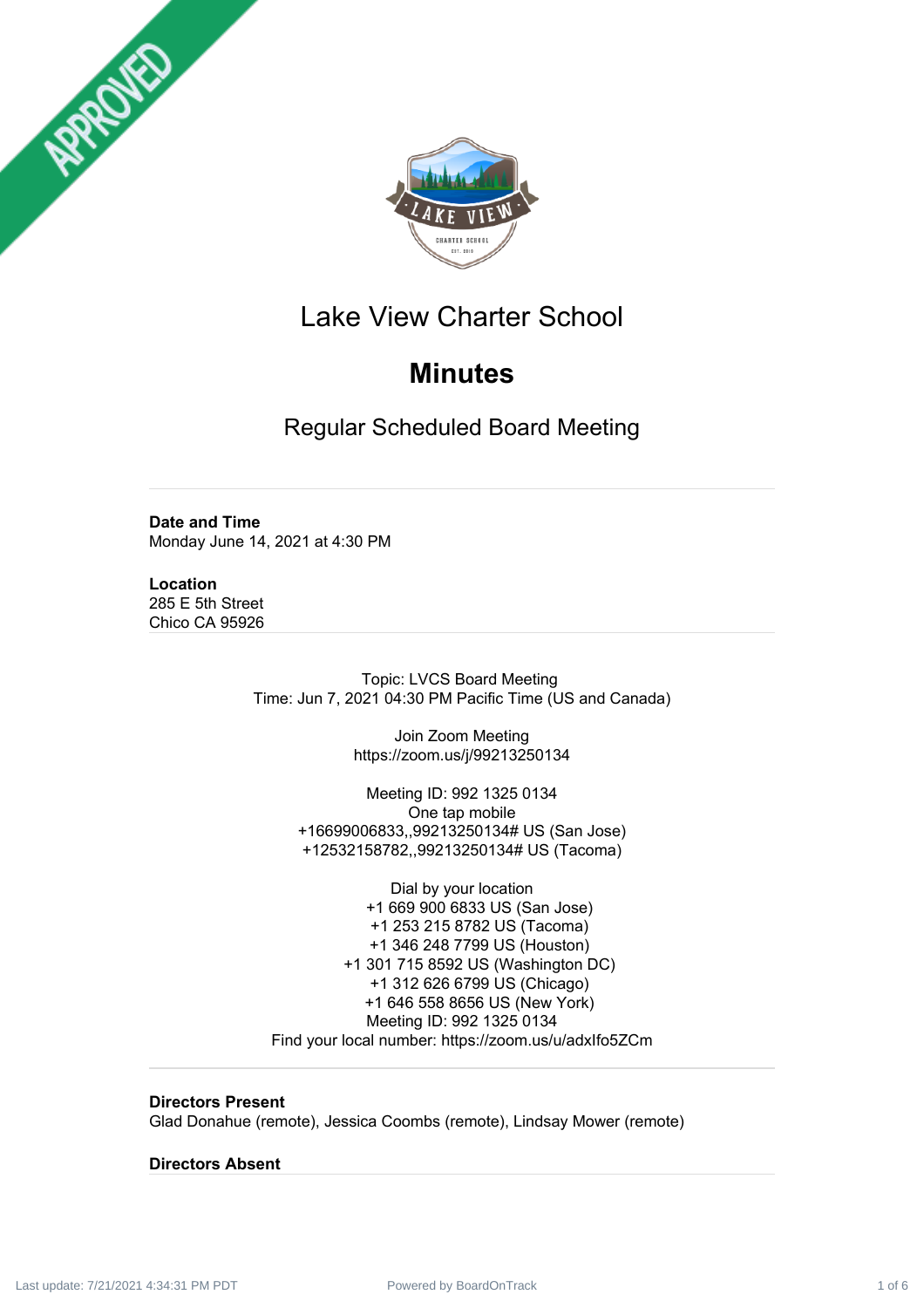#### Billie Adkins

#### **Guests Present**

Darcy Belleza (remote), Darlington Ahaiwe (remote), Jenell Sherman (remote), Julie Haycock-Cavender (remote), Kaela Haydu (remote), Katie Royer (remote)

#### **I. Opening Items**

#### **A. Record Attendance**

#### **B. Call the Meeting to Order**

Lindsay Mower called a meeting of the board of directors of Lake View Charter School to order on Monday Jun 14, 2021 at 4:38 PM.

#### **C. Approval of the Agenda**

Glad Donahue made a motion to approve the Agenda. Jessica Coombs seconded the motion. The board **VOTED** unanimously to approve the motion. **Roll Call** Jessica Coombs Aye Billie Adkins Absent Lindsay Mower Aye Glad Donahue Aye oute Was Claus School - Regular School - Minutes - Minutes - Minutes - Minutes - Minutes - Minutes - Minutes - Minutes - Minutes - Minutes - Minutes - Minutes - Minutes - Minutes - Minutes - Minutes - Minutes - Minutes -

#### **D. Closed Session**

Lindsay Mower made a motion to move into closed session at 4:40 PM. Glad Donahue seconded the motion. The board **VOTED** unanimously to approve the motion.

#### **E. Announcement of Action Taken in Closed Session**

Lindsay Mower announced the only action taken in closed session was the completion of Julie Haycock-Cavender's Executive Director Evaluation. Lindsay Mower made a motion to come out of closed session. Glad Donahue seconded the motion. The Board voted unanimously to approve the motion.

#### **F. Public Comments**

The Board is awesome! -Sara Rose Bonetti

#### **G. Approve Minutes**

Glad Donahue made a motion to approve the minutes from Regular Scheduled Board Meeting on 05-26-21. Lindsay Mower seconded the motion.

The board **VOTED** unanimously to approve the motion.

#### **H. Executive Director's Report**

Julie Haycock-Cavender presented the *Executive Director's Report.*

- Enrollment 540 currently enrolled. The goal is 645 students by August
- Hiring- 23 returning teachers, 6 new hires
- The Grove- finalizing North (Roseville) and South (Watt and Highway 50) office moves by July 1st. Tech orders being fulfilled. Recruitment for 3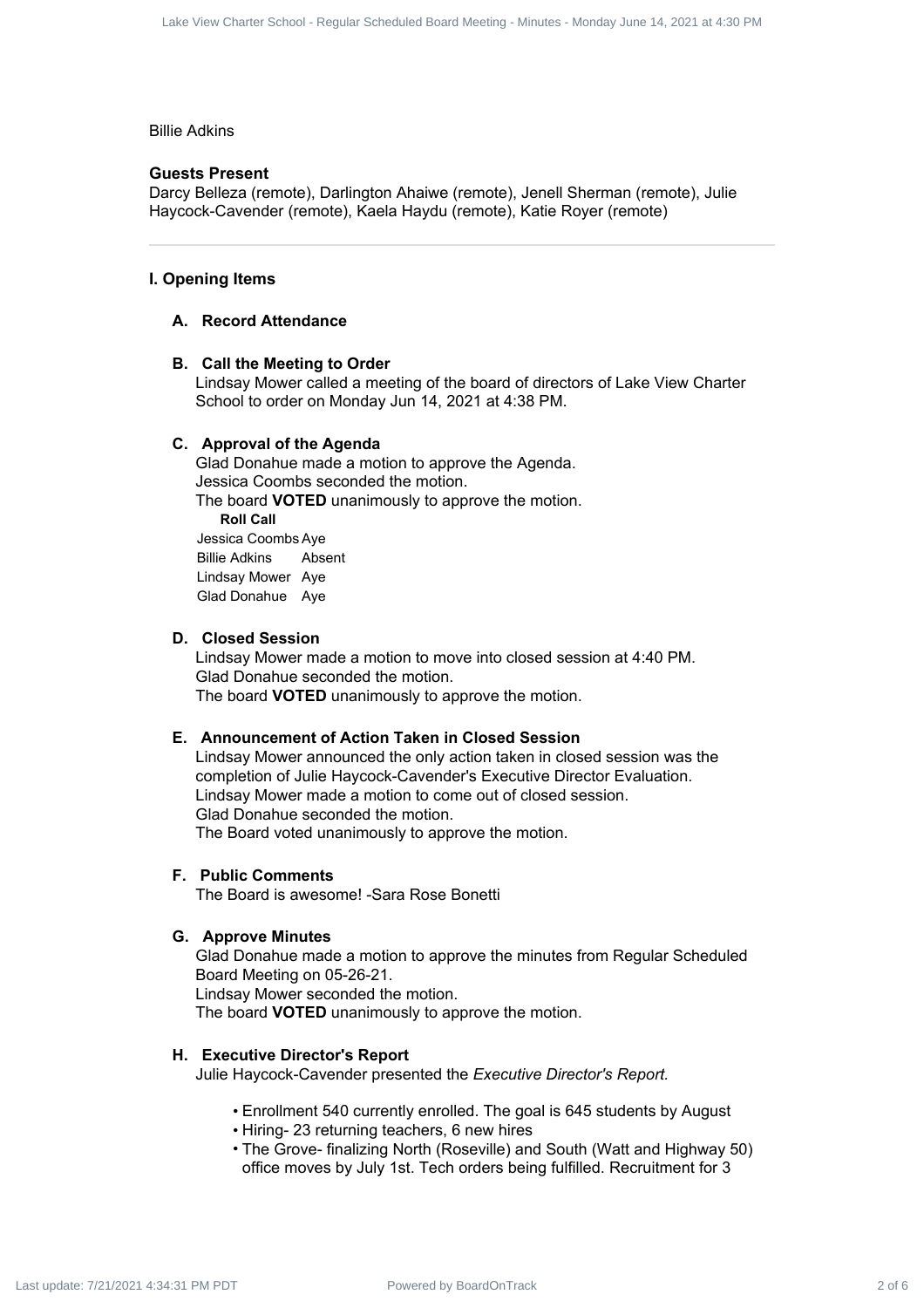vacancies of Sequoia Grove Charter Alliance board members and any school vacancies taking place in late August.

#### **II. Finance**

#### **A. May Financials**

Glad Donahue made a motion to approve the May Financials. Jessica Coombs seconded the motion. Darlington Ahaiwe presented May Financials. The board **VOTED** unanimously to approve the motion. Power Charter School - Regular School - Regular School - Regular School - Regular Schedule Schedule School - Regular School - Regular Schedule Schedule Schedule Schedule Schedule Schedule Schedule Schedule Schedule Schedul

#### **B. Annual Budget**

Lindsay Mower made a motion to approve the Annual Budget. Glad Donahue seconded the motion. Darlington Ahaiwe presented the Annual Budget. The board **VOTED** unanimously to approve the motion.

#### **C. Shared Executive Personnel Memorandum of Understanding for Julie Haycock-Cavender and Jenell Sherman**

Glad Donahue made a motion to approve the Shared Executive Personnel Memorandum of Understanding for Julie Haycock-Cavender and Jenell Sherman. Jessica Coombs seconded the motion.

The board **VOTED** unanimously to approve the motion.

#### **D. Executive Director Salary**

Lindsay Mower made a motion to approve the Executive Director Salary Schedule. Glad Donahue seconded the motion. The board **VOTED** unanimously to approve the motion.

#### **E. Shared Staff Memorandum of Understanding**

Jessica Coombs made a motion to approve the Shared Staff Memorandum of Understanding.

Glad Donahue seconded the motion. The board **VOTED** unanimously to approve the motion.

#### **F. Shared Staff Memorandum of Understanding with Central for High School Virtual Academy**

Lindsay Mower made a motion to approve the Shared Staff Memorandum of Understanding with Central for High School Virtual Academy. Glad Donahue seconded the motion. The board **VOTED** unanimously to approve the motion.

## **G. Services Agreement with Sequoia Grove Charter Alliance**

Glad Donahue made a motion to approve Services Agreement with Sequoia Grove Charter Alliance. Lindsay Mower seconded the motion. The board **VOTED** unanimously to approve the motion.

#### **H. Stipends Chart**

Lindsay Mower made a motion to approve the Stipends Chart. Jessica Coombs seconded the motion. The board **VOTED** unanimously to approve the motion.

#### **III. Operations**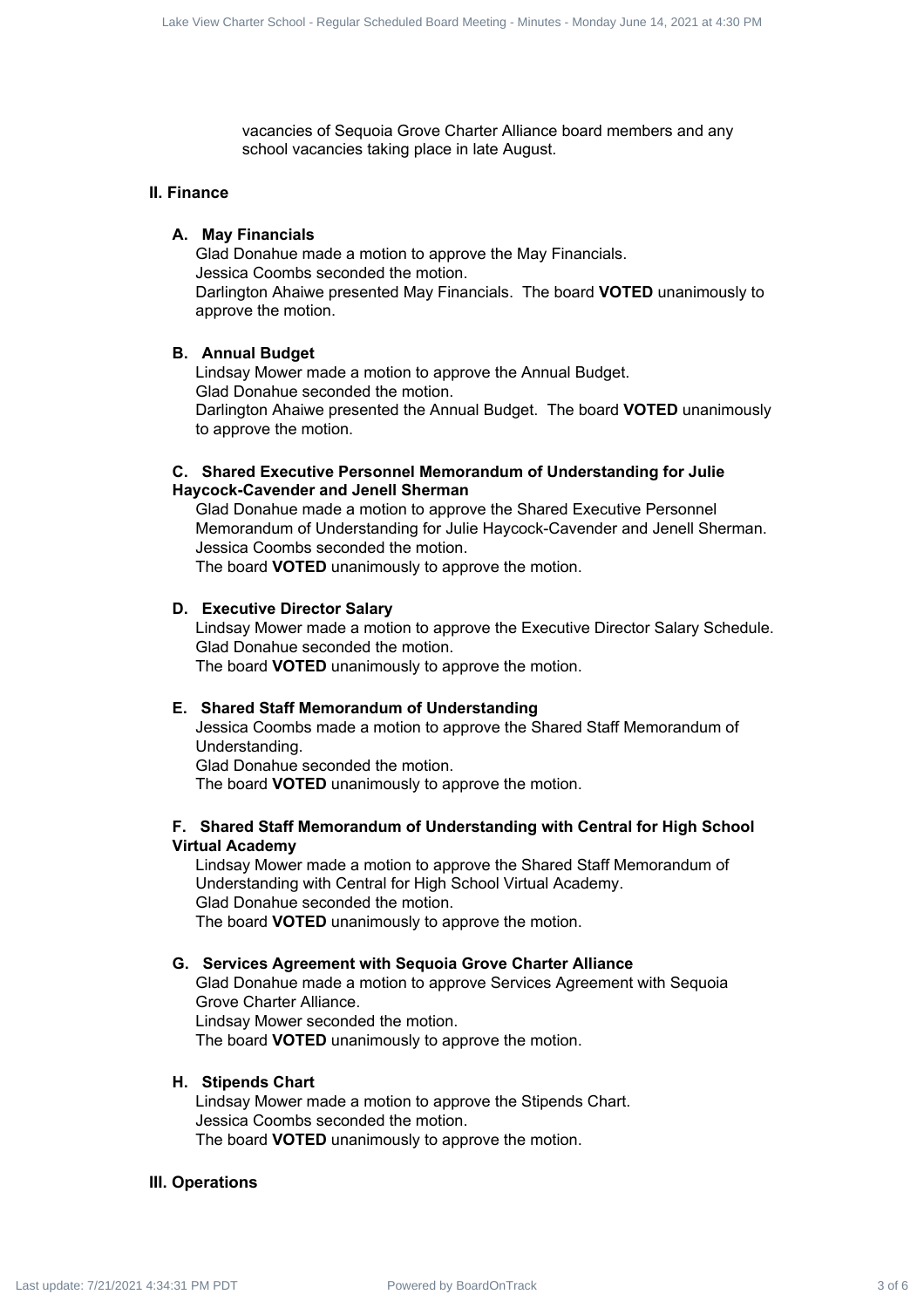#### **A. Resolution to Change Email Addresses and Other Contact Information on All Policies and Documents**

Glad Donahue made a motion to approve the Resolution to Change Email Addresses and Other Contact Information on All Policies and Documents. Jessica Coombs seconded the motion.

The board **VOTED** unanimously to approve the motion.

#### **B. Conflict Waiver for Representation of Sequoia Grove Charter Alliance** Lindsay Mower made a motion to approve the Conflict Waiver for Representation of Sequoia Grove Charter Alliance. Glad Donahue seconded the motion. The board **VOTED** unanimously to approve the motion.

## **C. Safe Return to In-Person Instruction Plan**

Darcy Belleza introduced the Safe Return to In-Person Instruction Plan.

#### **D. Public Hearing of Safe Return to In-Person Instruction Plan**

Lindsay Mower made a motion to open Public Hearing of Safe Return to In-Person Instruction Plan at 5:54 PM . Glad Donahue seconded the motion. Lindsay Mower made a motion to close Public Hearing at 5:56 PM. Glad Donahue seconded the motion. The Board voted unanimously to approve the motion. The board **VOTED** unanimously to approve the motion. ole View Charter Board Meeting Track 4 of 6 Lake View Charter School - Regular Scheduled Board - Alexander School - Regular Scheduled Board - Minutes - Minutes - Minutes - Minutes - Minutes - Minutes - Minutes - Minutes

#### **IV. Academic Excellence**

#### **A. Local Control and Accountability Plan 2021-2022**

Glad Donahue made a motion to approve the Local Control and Accountability Plan 2021-2022. Jessica Coombs seconded the motion.

The board **VOTED** unanimously to approve the motion.

#### **B. Budget Overview for Parents 2021-2022**

Lindsay Mower made a motion to approve the Budget Overview for Parents 2021- 2022.

Glad Donahue seconded the motion. The board **VOTED** unanimously to approve the motion.

#### **C. Student Freedom of Speech and Expression Policy**

Glad Donahue made a motion to approve the Student Freedom of Speech and Expression Policy. Jessica Coombs seconded the motion. Lindsay Mower asked if it was a new policy. Young, Minney and Corr strongly suggested having a Student Freedom of Speech and Expression Policy. The board **VOTED** unanimously to approve the motion.

#### **D. Sexual Health and HIV Prevention Policy**

Glad Donahue made a motion to approve the Sexual Health and HIV Prevention Policy.

Lindsay Mower seconded the motion.

The board **VOTED** unanimously to approve the motion.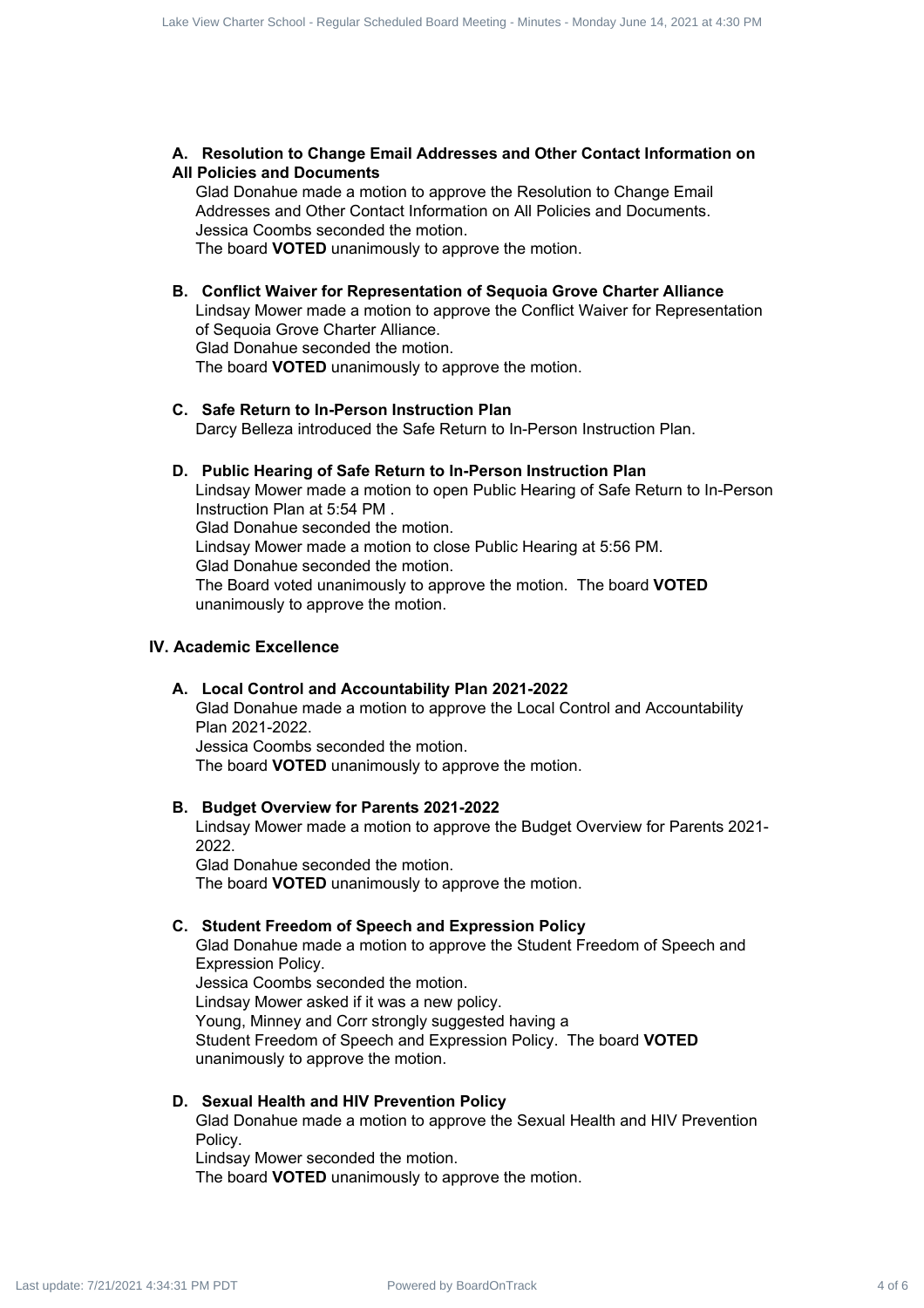#### **E. Parent and Family Involvement Policy**

Lindsay Mower made a motion to approve Parent and Family Involvement Policy. Jessica Coombs seconded the motion.

The board **VOTED** unanimously to approve the motion.

#### **F. Homeless Education Policy Review**

Staff conducted an annual review of the current Homeless Education Policy. No updates needed at this time.

#### **G. Special Education Local Plan Area (SELPA)**

Lindsay Mower made a motion to approve Special Education Local Plan Area (SELPA).

Jessica Coombs seconded the motion.

Dr, Amanda Johnson presented the Special Education Local Plan Area (SELPA). The board **VOTED** unanimously to approve the motion.

#### **V. Governance**

#### **A. Board Meeting Calendar for the 2021-2022 School Year**

Lindsay Mower made a motion to approve the Board Meeting Calendar for 2021- 2022 School Year.

Glad Donahue seconded the motion.

Board agreed to have the board meetings at 4:30 PM in 2021-2022. The board **VOTED** unanimously to approve the motion.

### **B. Discussion and Potential Action on Board Member Recruitment**

Serra Wells will attend July 2021 Board meeting. Lake View needs a board member to represent at Sequoia Grove Charter Alliance Board.

**C. Discussion and Potential Action on Stipend Amounts for Board Members** Lake View Board meeting stipends for next year will be \$150 for next school year.

#### **D. Upcoming Compliance Items**

Darcy Belleza shared the upcoming Compliance items.

#### **E. Conflict of Interest Policy**

Julie Haycock-Cavender shared the current Conflict of Interest Policy. No changes expected for next year.

#### **VI. Closing Items**

- **A. Board of Director's Comments & Requests** No comments or requests from the Board.
- **B. Announcement of Next Regular Scheduled Board Meeting**

#### **C. Adjourn Meeting**

Lindsay Mower made a motion to adjourn the meeting. Glad Donahue seconded the motion. The board **VOTED** unanimously to approve the motion. There being no further business to be transacted, and upon motion duly made, seconded and approved, the meeting was adjourned at 6:23 PM. ola View Chart School - Regular School - Regular School - Regular School - Regular Scheduled Board Charter School - Regular Scheduled Board - Minutes - Minutes - Minutes - Minutes - Minutes - Minutes - Minutes - Minutes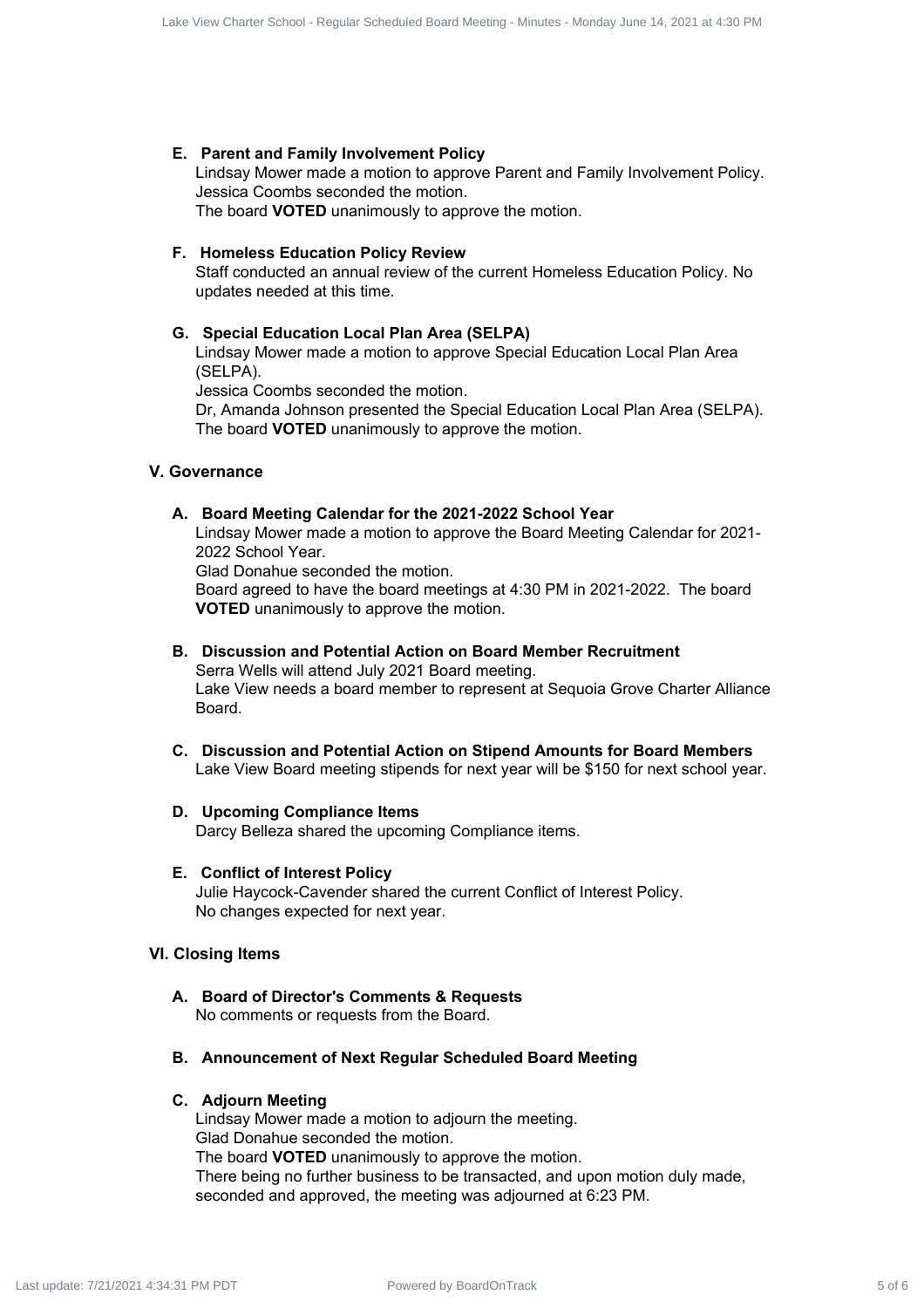Respectfully Submitted, Lindsay Mower

Prepared by: Katie Royer

Noted by:

Billie adkins (Jul 26, 2021 15:30 PDT)<br> Billie adkins (Jul 26, 2021 15:30 PDT) [Billie adkins](https://na2.documents.adobe.com/verifier?tx=CBJCHBCAABAA4LgrFh3W2hwv7WPaLH46Ty3ZYqiHSDLX)

Board Secretary

Public Comment Rules: Members of the public may address the Board on agenda or non-agenda items through the teleconference platform, Zoom. Zoom does not require the members of the public to have an account or login. Please either utilize the chat option to communicate to the administrative team of your desire to address the Board or simply communicate orally your desire to address the Board when the Board asks for public comments. Speakers may be called in the order requests are received. Comments are limited to 2 minutes each, with no more than 15 minutes per single topic. If a member of the public utilizes a translator to address the Board, those individuals are allotted 4 minutes each. If the Board utilizes simultaneous translation equipment in a manner that allows the Board to hear the translated public testimony simultaneously, those individuals are allotted 2 minutes each. By law, the Board is allowed to take action only on items on the agenda. The Board may, at its discretion, refer a matter to school staff or calendar the issue for future discussion. We observe the state of external of the state View Charter Schedule Scheduled Board Charter School - Regular Schedule Board Schedule Board Schedule Board Schedule Board Schedule Board Schedule Board Schedule Board Meeti

Note: The Governing Board encourages those with disabilities to participate fully in the public meeting process. If you need a disability-related modification or accommodation, including auxiliary aids or services, to participate in the public meeting, please contact the Governing Board Office at (562) 584-0427 at least 48 hours before the scheduled board meeting so every reasonable effort can be made to accommodate you. (Government Code § 54954.2; Americans with Disabilities Act of 1990, § 202 (42 U.S.C. § 12132)).